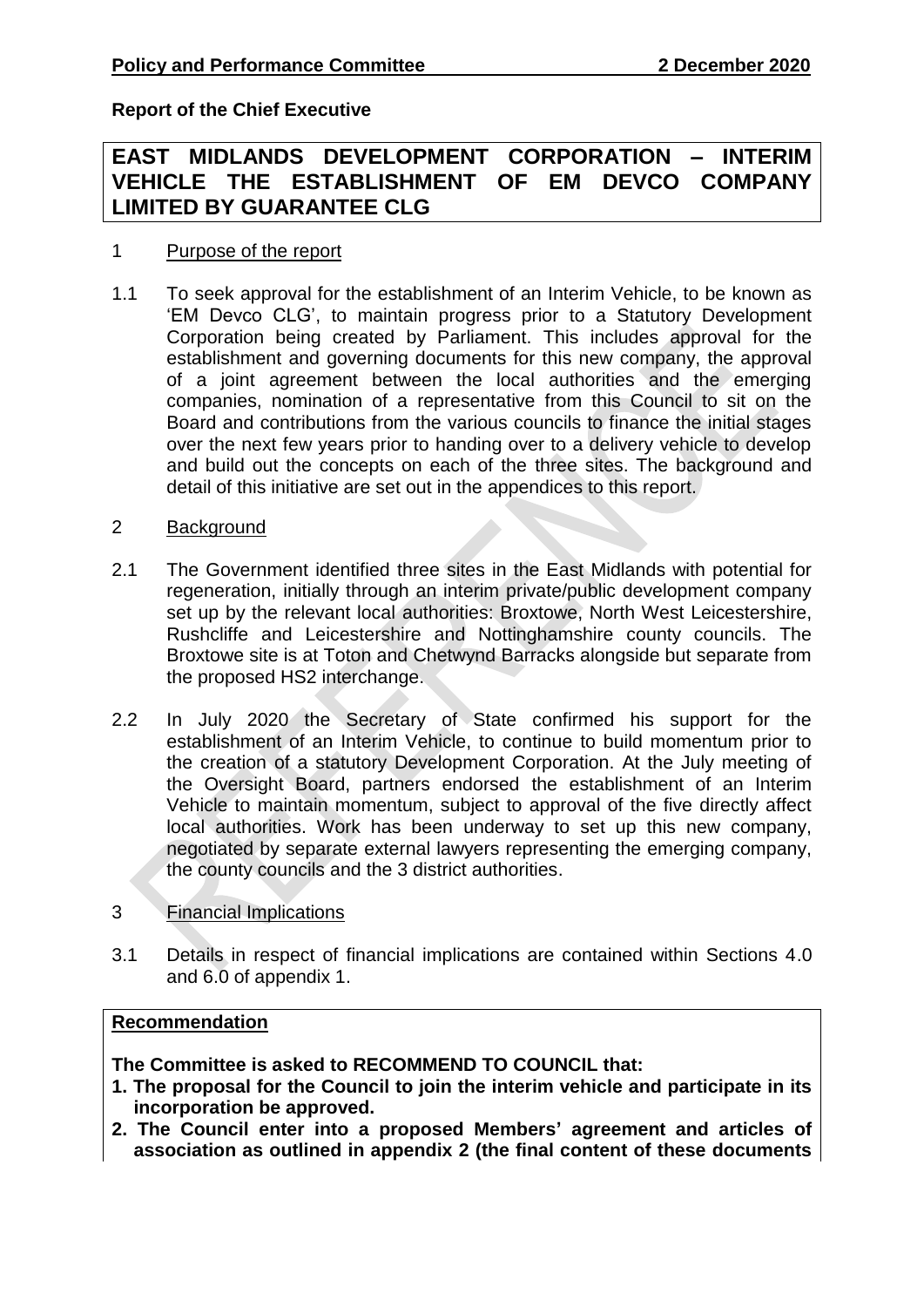**being delegated to the Chief Executive in consultation with the three group leaders)**

**RECOMMEND TO THE FINANCE AND RESOURCES COMMITTEE and COUNCIL**

**3. the expected financial contribution of £500k over three financial years funded from the Council's general fund reserves, with the profile from 21/22, 22/23 and 23/24 to be confirmed.**

**SUBJECT TO the following conditions:**

- **a) that the funds will not be used in a manner which contravenes state aid rules,**
- **b) if the government decides not to financially contribute to the interim vehicle the Council, will reserve the right to review its financial commitment;**
- **c) If government policy changes so that the HS2 hub station does not come to Toton the Council, will reserve the right to review its position**
- **d) for consensus on a number of key points namely agreement by the council's representative on the board to the annual business plan; changes to the articles, the process for appointment of independent directors and the decision to move to a statutory development company.**

**The Committee is asked to RECOMMEND to Council that the appointment of a Director of the Interim Vehicle be approved.**

Background papers Nil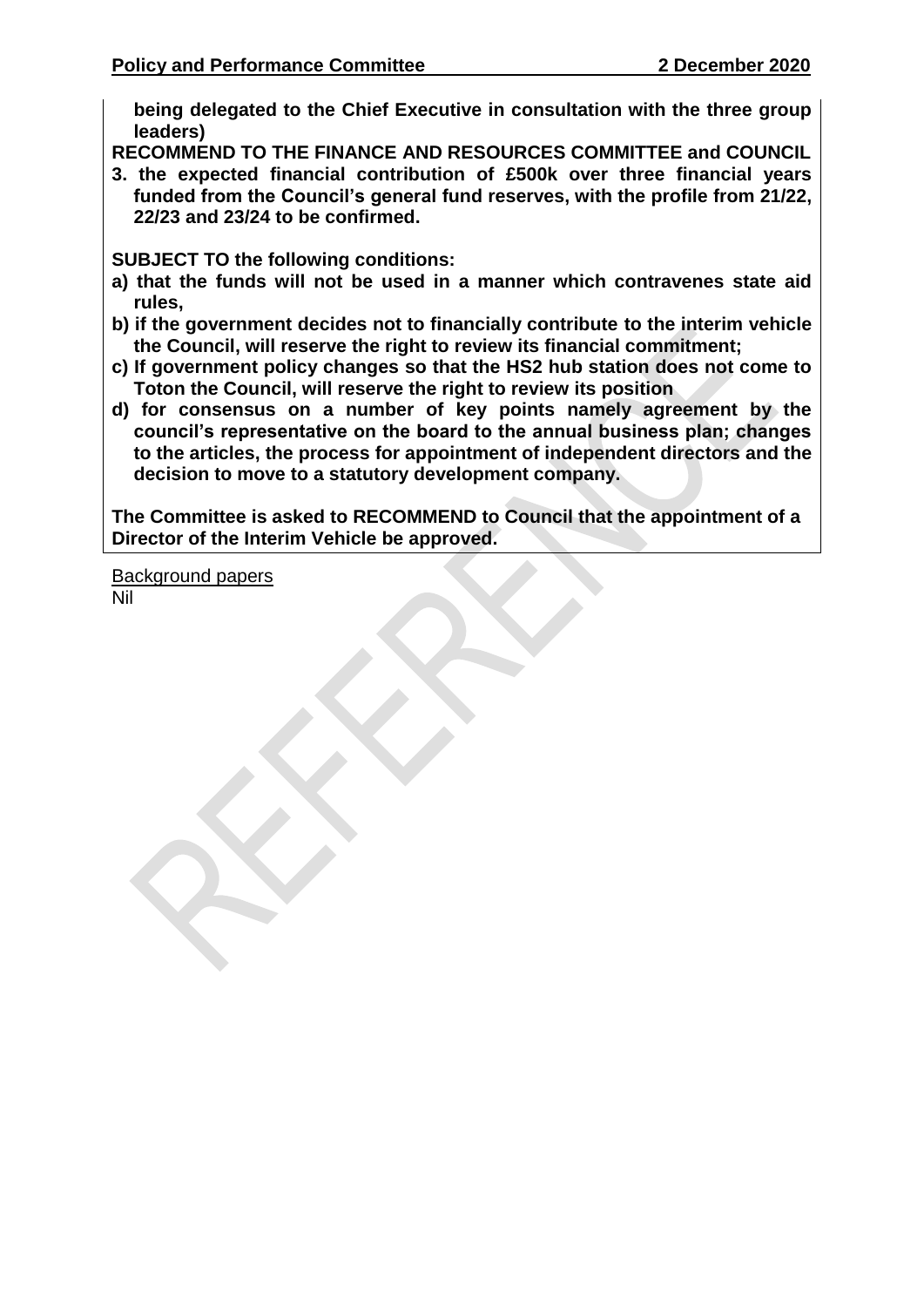### **1. BACKGROUND**

#### **APPENDIX 1**

- 1.1 In February 2019 the Government approved funding for a 2-year programme to explore the business case for a locally led development delivery vehicle for the East Midlands and asked the Midlands Engine (EMDC) to lead the work. The Midlands Engine was asked to consider three locations in the East Midlands; specifically, Ratcliffe on Soar Power Station site, Toton and Chetwynd Barracks (both in Nottinghamshire), and East Midlands Airport (in Leicestershire).
- 1.2 The development corporation programme is overseen by an Oversight Board (The Alchemy Board) supported by an Executive Group. The Oversight Board is made up of Leaders from the region's upper tier local authorities and directly affected districts alongside private sector; business community; central government; LEP's; and university representatives. The Executive Group is a smaller group of executive officers. Both are chaired by Sir John Peace, as chairman of the Midlands Engine. Anthony May (Chief Executive of Nottinghamshire County Council and Chair of the Midlands Engine Operating Board) is the Senior Responsible Officer and Ken Harrison is the Programme Director.
- 1.3 The overall ambition of the EMDC is to supercharge a new era of growth for the regional economy by enabling projects which build directly on the potential of HS2, the region's status as a major trade and logistics gateway and its historic strengths in research and development and industrial innovation; particularly research and innovation related to the emerging low carbon economy.

# **2. PROGRESS TO DATE**

- 2.1 Significant progress has been made in considering the strategic and economic case for the development corporation, with the evidence pointing to transformational benefits for the region, with 84k jobs, £4.8bn Gross Value Added (GVA) and at least 4,500 homes to be delivered.
- 2.2 The EMDC will contribute substantially to inclusive, zero carbon growth and levelling up by initially realising the enormous potential of the three key sites:
	- HS2 Hub at Toton and Chetwynd a new destination for knowledge-driven jobs and an exemplar zero carbon mixed-use community, showcasing next generation living, with a HS2 hub station offering unrivalled connectivity.
	- Ratcliffe Power Station and East Midlands Airport Area that together will provide a demonstrator for new technologies and methods of:
		- production and energy generation and supply.
		- transport and digital connectivity.
		- a proposal to be the UK's only Inland Freeport with the Country's largest and only 24-hour dedicated air freight hub being its main entry point to the freeport.
		- a global multi-modal hub and centre for trade and logistics with substantial housing growth proposed across the wider area; and
		- creation of ZERO on the Ratcliffe Power Station site, an international centre for the development of market-ready zero emission technologies.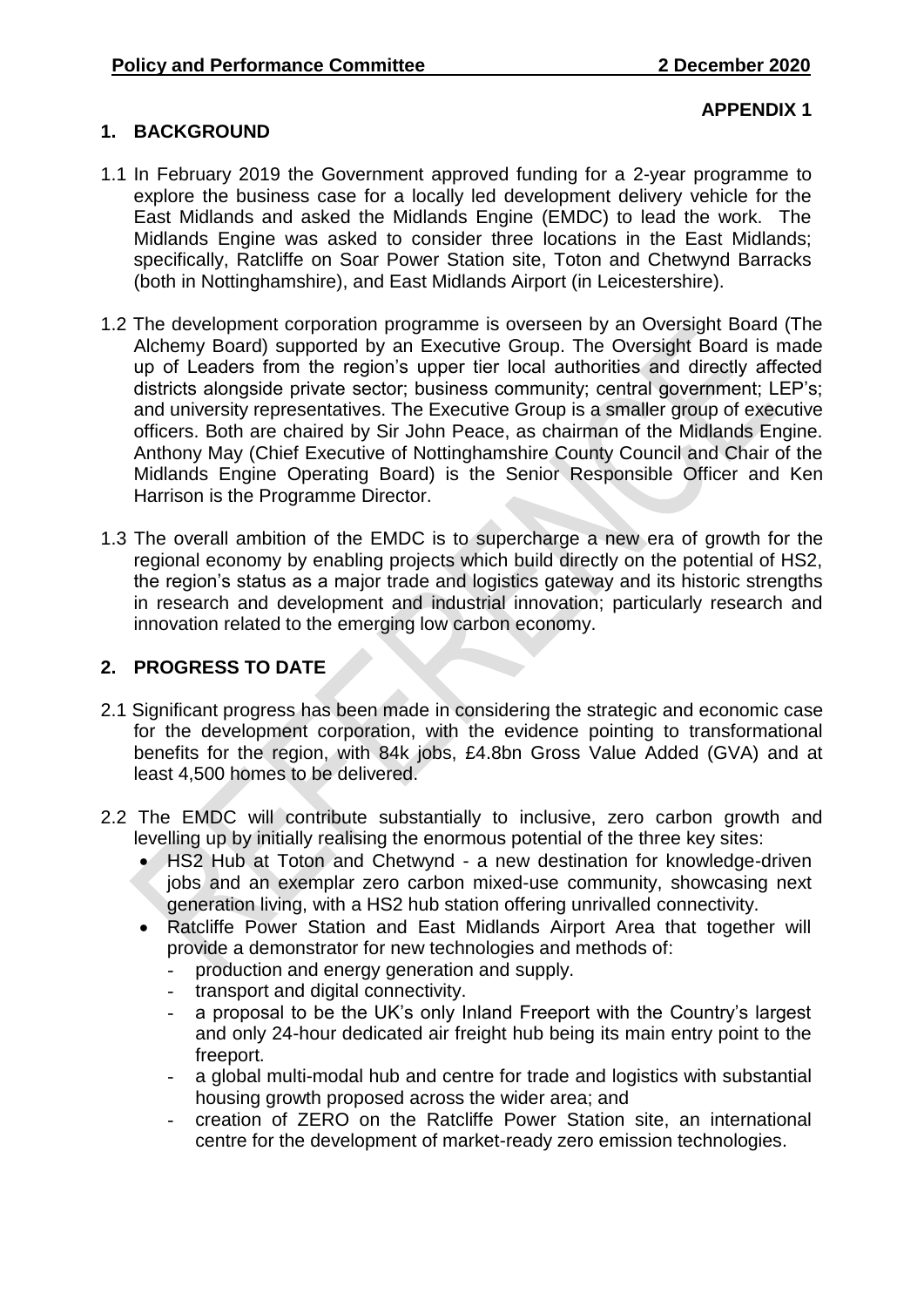- 2.3 In addition to the broad programme benefits outlined above, these are a number of specific benefits for each of the five authority areas. For Broxtowe, the identified benefits include the development of a comprehensive and integrated plan for the area around the HS2 interchange which will create a series of attractive and deliverable investment propositions associated with the other sites including:
	- Delivering an internationally significant zero carbon community of 4,500 homes, 6,000 local jobs including an Innovation Hub, and a National Skills Academy for inclusive growth.
	- Retaining and enhancing the unique and special qualities of our existing communities
	- A world-class green and blue environmental investment programme with R&D in climate change and zero carbon
	- Sensitively located and carefully thought through co-location of mixed uses, with the potential for incorporating new homes, employment opportunities and infrastructure investment within that world-class landscape.
	- Transforming connectivity and accessibility through key infrastructure a new link road to Toton Station; multi-modal links to and from the station; better access to the M1. Delivery of the key infrastructure is critical to maximise the wider development benefits.
	- Environmental programmes including the enhancement of the River Erewash corridor and integrated cycling and walking improvements.
	- Delivering the UK Biodiversity Hub and Innovation Campus to become the UK centre of excellence for skills and businesses in carbon zero and sustainable technologies.
	- Linking with and supporting local bids to the Future High Streets Fund and Towns Fund.
	- Investment in major infrastructure improvements which include enhancing J24 M1; enhanced links to the A453 and A50 – including the option to dual the A453 connection to the A42
	- An enhanced transport hub at East Midlands Airport connected to the East Midlands Parkway rail station and the HS2 Hub at Toton
	- Enhanced rail head connection from the SEGRO Logistics Park at East Midlands Gateway to the wider rail network
	- Shared benefits from the key sites in the wider East Midlands Development Corporation programme
- 2.4 Work is continuing on the preparation of the detailed business case, which will set out to Government how it meets the criteria for public-sector intervention. It will establish a case for change, a value for money assessment, commercial viability, financial affordability, and a route to delivery. It is anticipated that this will be submitted to Government in March 2021.
- 2.5 The initial stages of the programme highlighted the lack of any off-the-shelf model in statute to deliver the region's aspirations for a locally led approach of the kind envisaged. Instead a new model of governance is required, a Locally Led Urban Development Corporation (LLUDC).
- 2.6 There has been an ongoing and positive dialogue with Government regarding the most appropriate legislative pathway to establish this new type of Development Corporation: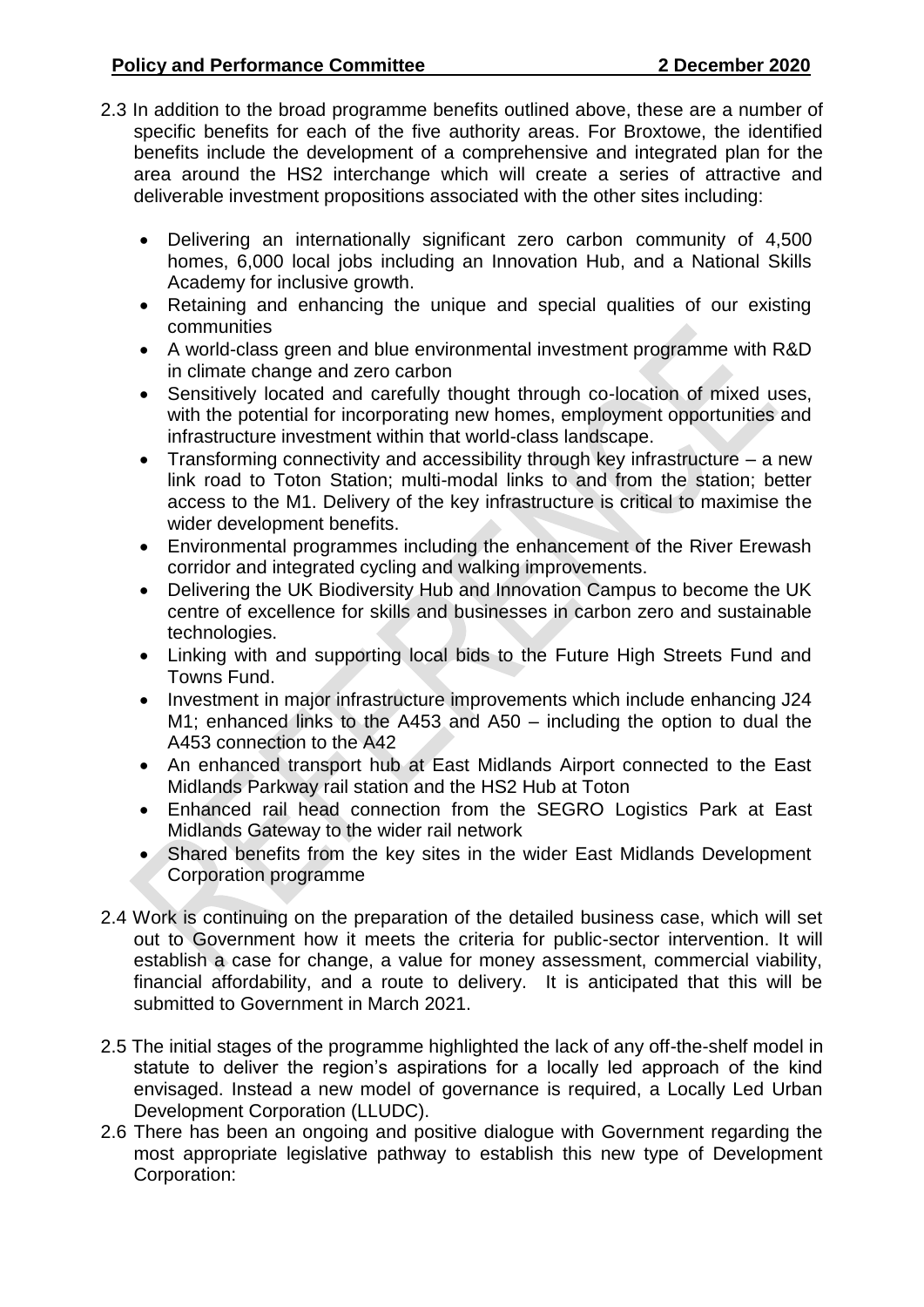- 2.6.1 In January 2020, the Midlands Engine responded to the MHCLG 'Development Corporation Reform: Technical Consultation'.
- 2.6.2 In July 2020 the Secretary of State confirmed his support for the establishment of an Interim Vehicle, to continue to build momentum prior to the creation of a statutory Development Corporation; and
- 2.6.3 In August 2020, the [Planning White Paper consultation "Planning for the](https://www.gov.uk/government/consultations/planning-for-the-future)  [Future"](https://www.gov.uk/government/consultations/planning-for-the-future) includes positive reference to the Development Corporation work on page 69 with the following statement:

"As we bring forward planning reform, we also want to ensure we have in place the right delivery mechanisms, including development corporations. A good example that we are already progressing is development at Toton in the East Midlands, where we have announced our intention to support the establishment of a development corporation to maximise the area's international links and create tens of thousands of new homes and jobs. We want to see more schemes of this kind, backed by modern delivery models, around the country."

2.7 The Parliamentary processes required to establish a new type of development corporation will take time and at the July meeting of the Oversight Board, partners endorsed the establishment of an Interim Vehicle to maintain momentum, subject to approval of the five directly affected local authorities.

### **3.0 ESTABLISHING THE INTERIM VEHICLE**

- 3.1 Subject to the approval of the recommendations in this report, the Interim Vehicle, to be known as EM DevCo will be incorporated on a date to be confirmed. in the form of a Company Limited by Guarantee (CLG). The five local authorities with administrative responsibilities within the current scope of the programme (Toton, Chetwynd Barracks, East Midlands Airport Area and the power station at Ratcliffe on Soar), will be the members of the company, namely:
	- **Broxtowe Borough Council**
	- Leicestershire County Council
	- North West Leicestershire District Council
	- Nottinghamshire County Council
	- Rushcliffe Borough Council.
- 3.2 The Interim Vehicle will, in part, mirror the intended form of the statutory Development Corporation and will consist of:
	- An Oversight Authority comprising the 5 Local Authorities who will be the guarantee holders and corporate 'Members' of the CLG.
	- An independent skills-based board of directors, including up to 11 directors, made up of a combination of independent and non-independent directors - the independent directors will be appointed through an open recruitment process and non-independent will be representatives from the 5 local authorities; and
	- Local delivery vehicles/ special purpose vehicles or joint ventures for each site.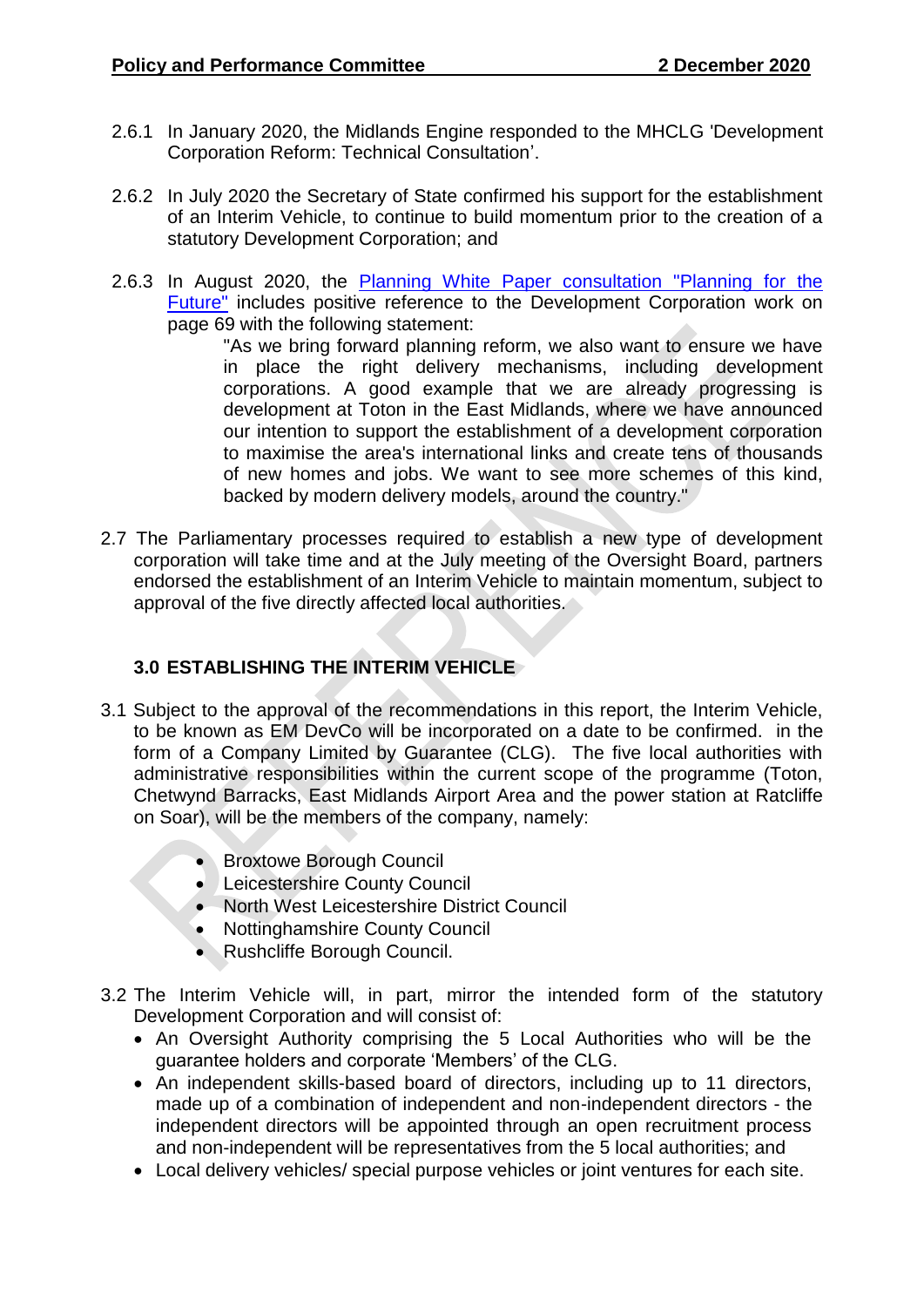- 3.3 The Interim Vehicle will not have any statutory powers; these will remain with the relevant local authority partner until the establishment of the statutory development corporation.
- 3.4 The draft Members Agreement and draft Articles of Association set out the formal constitutional arrangements for the CLG. A summary of key matters is included in this report at (**Appendix 1.)** Approval to establish the Interim Vehicle will confirm the authority's agreement to the details within these documents. The two County Councils (Leicestershire and Nottinghamshire) have jointly commissioned Bevan Brittan and the three District and Borough Councils (Rushcliffe, Broxtowe and North West Leicestershire) Browne Jacobson to provide independent advice. These documents have been based on an agreed set of principles developed between the 5 Local Authorities.
- 3.5 There remain some outstanding points to be agreed on the Members Agreement and Articles of Association, but at this stage the key matters for consideration are highlighted below, for ease of reference.
	- The Interim Vehicle has applied for funding from MHCLG. Once the level of that funding has been confirmed, the Council will be asked to determine what level of contribution it can make to the Interim Vehicle's operating budget for the financial year 2021/22. This will be provided to the Interim Vehicle in the form of a grant.
	- Nottinghamshire County Council to assume the responsibility of Host Authority for the Interim Vehicle, this will be for the purposes of back office services e.g. accommodation, HR, procurement and financial administration.
	- Matters to be reserved for agreement by the Oversight Authority i.e. the 5 Local Authorities who will own the CLG, as detailed in para 3.2 above. Matters reserved to the local authorities shall be split in to two 'tiers' with tier 1 requiring the unanimous approval of all local authorities, and tier 2 requiring 75% agreement based on the weighted voting rights. (The precise matters to be included in each tier is subject to final agreement).
	- The Interim Vehicle Board Size and Composition.
	- The key risks, which are as follows:

 There are risks that the Development Corporation does not get approval from Government or the required level of funding, in the immediate or longer term, and so it does not deliver or does not progress beyond the initial 3-year interim vehicle stage.

There is a risk that after the initial 3-year term, further funding will be required from local authority partners to support the development corporation. This will need to be reviewed by each individual partner at that point in time if required and based on outputs delivered to date. There is no commitment to fund beyond the initial three years. It is expected that if a statutory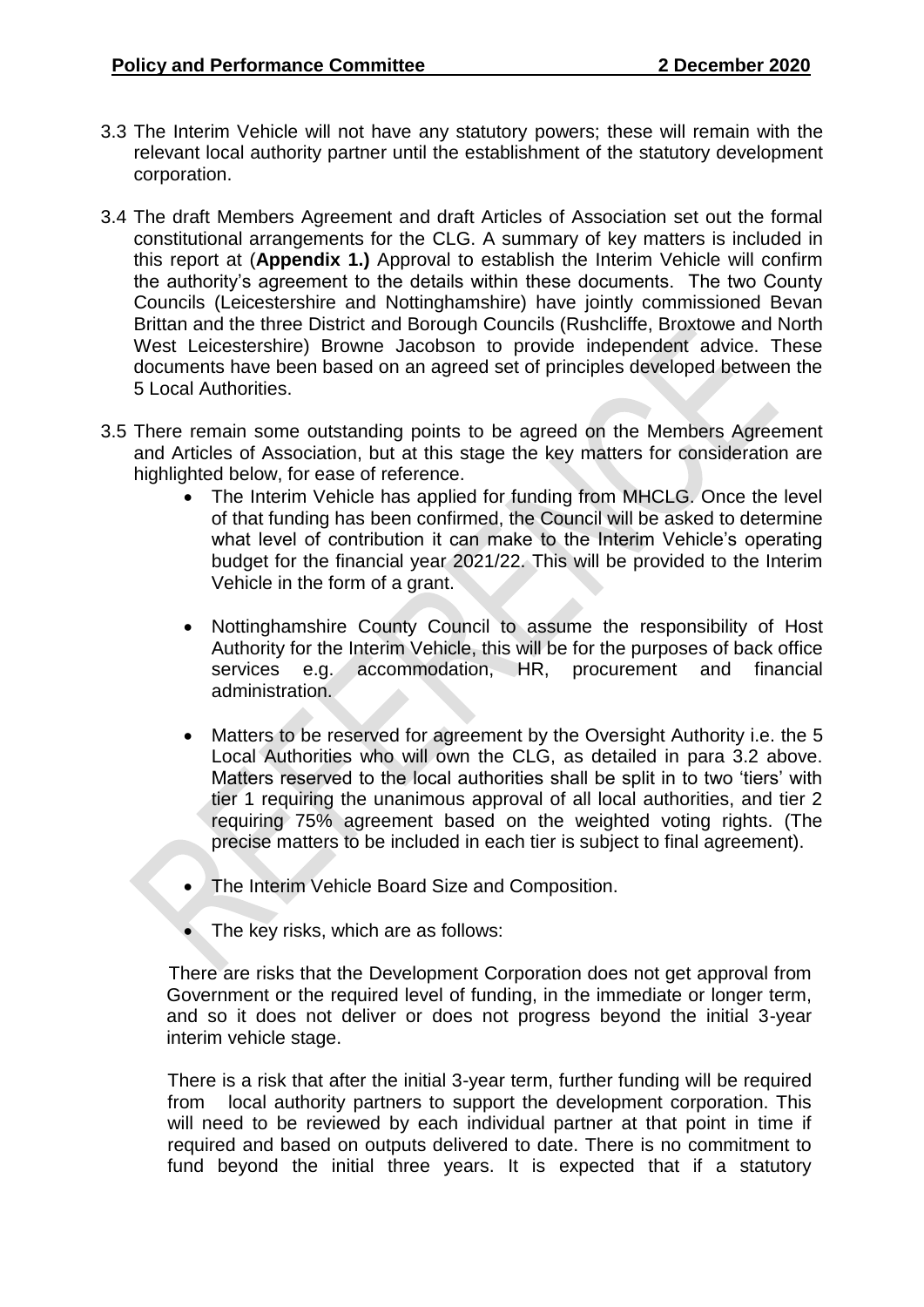development corporation is set up by government in the future it will be funded and will be able to borrow and secure investment from private equity firms to deliver the ambitions.

- 3.6 Once established the first key task will be to consider appointments and develop a business plan. It will be the responsibility of the Board to deliver the business plan which will need the approval of the Oversight Authority and which will be reviewed on an annual basis. Approval will be required of the Oversight Authority for decisions that fall outside the business plan especially those which have a budgetary implication.
- 3.7The Council's Jobs and Economy Committee endorsed a Statement of Intent in February 2020. This included requirements for inclusive and sustainable growth, local people being equipped with skills to benefit from the job opportunities, gains in natural capital and not to redirect existing business rates to the development corporation. In is considered that the Interim Vehicles proposals align with the Statement of Intent and are in accordance with the key objectives being established through ongoing projects, including the Toton and Chetwynd Masterplan and the Erewash Environmental Works commission.
- 3.8The proposals for the Interim Vehicle are in accordance with the Council's Corporate Plan. This includes the focus on providing good quality housing for everyone through building more houses, supporting skills and development through job opportunities for local people and an emphasis on protecting the environment through exemplar low carbon development and new green and blue infrastructure which will also provide health benefits for existing and new residents

### **4.0 FINANCIAL IMPLICATIONS**

4.1The core costs for 2019-20 and 2020-21 of the Midlands Engine development corporation programme so far have been funded by Government, through the Ministry of Housing, Communities and Local Government (MHCLG). The total funding was £2 million, spread equally across 2 years (2019/20 and 2020/21). The programme team has also received additional resources through a mix of direct funding and in-kind support from partner Local Authorities.

4.2The Interim Vehicle will require additional funding to bring forward the proposals. As such, in September 2020 the programme submitted a £18.6m ask to Government as part of the Comprehensive Spending Review 2020 (CSR) process to cover the first three years, which is awaiting decision **(Appendix 2)**.

- 4.3 The CSR proposition includes the establishment of a dedicated and focussed team and governance structure to rapidly progress delivery and undertake the following tasks, which would be crucial steps to delivering the benefits highlighted above. This would include:
	- Providing detailed, deliverable investment plans
	- Establishing commercial arrangements
	- Investing in enabling infrastructure which unlocks the key sites
	- Acquiring and assemble the land needed for coherent delivery of homes and iobs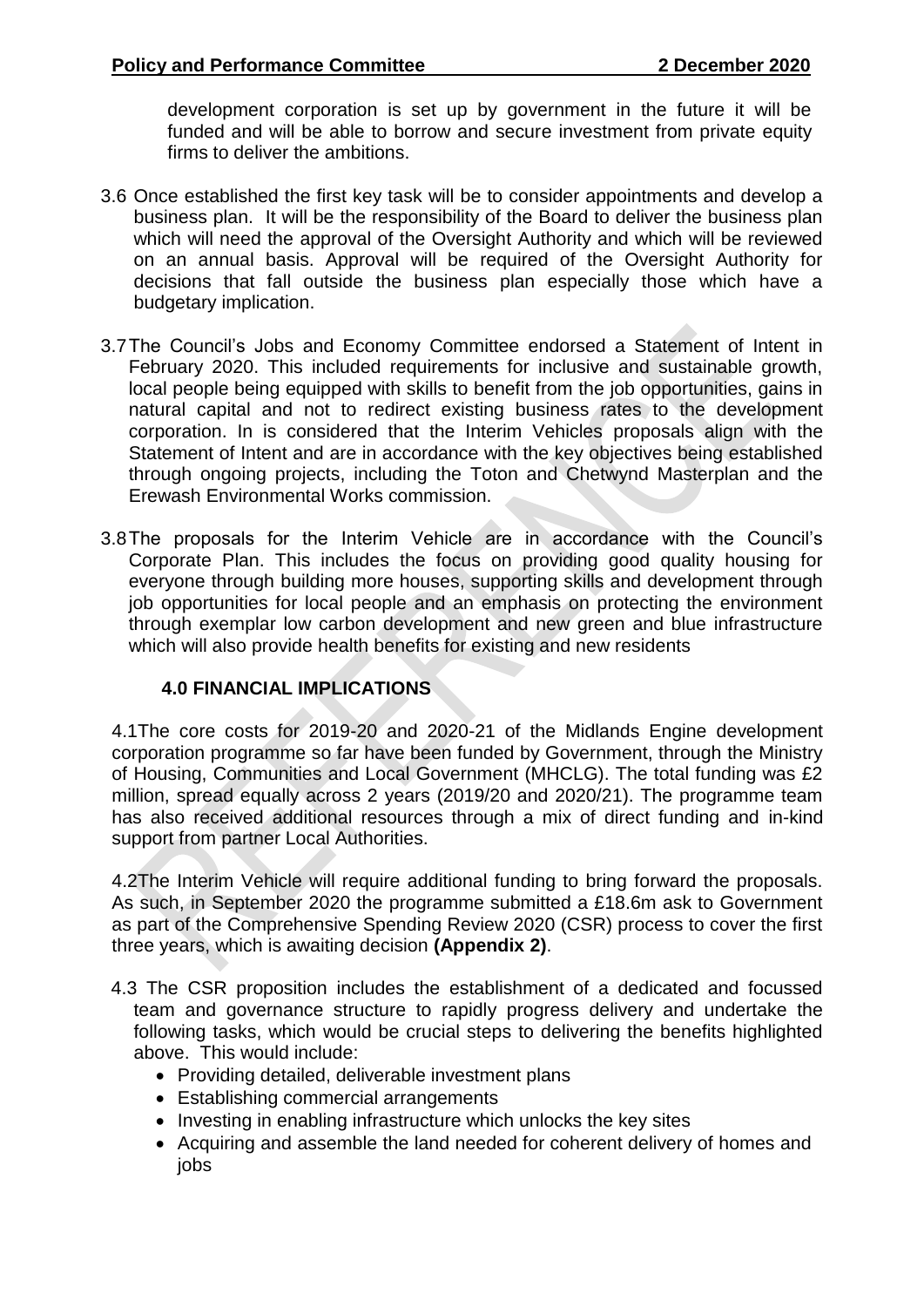- Delivering key early outcomes:
	- o 1,500 additional new homes
	- $\circ$  500 jobs
	- o £25m Gross Value Added (GVA) Growth per annum
	- o Paving the way for statutory development corporation with powers and investment.
- 4.4 As outlined in the key matters for consideration, para 3.5 above, if the recommendations in this report are approved, Broxtowe Council will be required to contribute to the Interim Vehicle's operating budget, subject to the conditions outlined in para 6.2, for the financial year 2021/22, 2022/23, and 2023/24 (see para 6.2 for further details). If this is the case, the Council will utilise general fund reserves for this purpose.

## **5.0OTHER OPTIONS CONSIDERED**

- 5.1 Not to establish the Interim vehicle, but this is highly undesirable because momentum would stall and the deliverability of the benefits set out in this report would be put into considerable doubt.
- 5.2 As outlined, there is an expectation from the Midlands Engine that local authority partners fund the development corporation interim vehicle for its planned three years of operation. Providing this funding will ensure that this Council has a seat at the table to play a key role in shaping the Development Corporation into the future to ensure the delivery of maximum benefit for Broxtowe Council and the region.
- 5.3 The alternative option is to not support this proposal. The Development Corporation could continue without the support of local authority partners, although this would be far from ideal. In the short term, Broxtowe Council will retain planning control but in the longer term (when the formal development corporation/delivery vehicle is established) this is unlikely to be the case as this will be self-funding and therefore the Council would lose any control of the site and its future development.

### **Reason/s for Recommendation/s**

5.4 To approve the Establishment of the Interim Vehicle, facilitating the delivery of the benefits outlined above. If established and supported with the required resources and expertise the Development Corporation would attract nationally and internationally significant investment and development into the East Midlands. This type of investment is not something that the Council, or landowners, could attract on their own.

### **6.0 FINANCIAL IMPLICATIONS FOR BROXTOWE BOROUGH COUNCIL**

- 6.1 Following negotiations, it is expected that the Council's financial contribution will be approximately £500k over three financial years funded from the Council's general fund reserves, with the profile from 21/22, 22/23 and 23/24 to be confirmed. However, the Council's financial contribution is subject to the following conditions:
	- a) that the funds will not be used in a manner which contravenes state aid rules,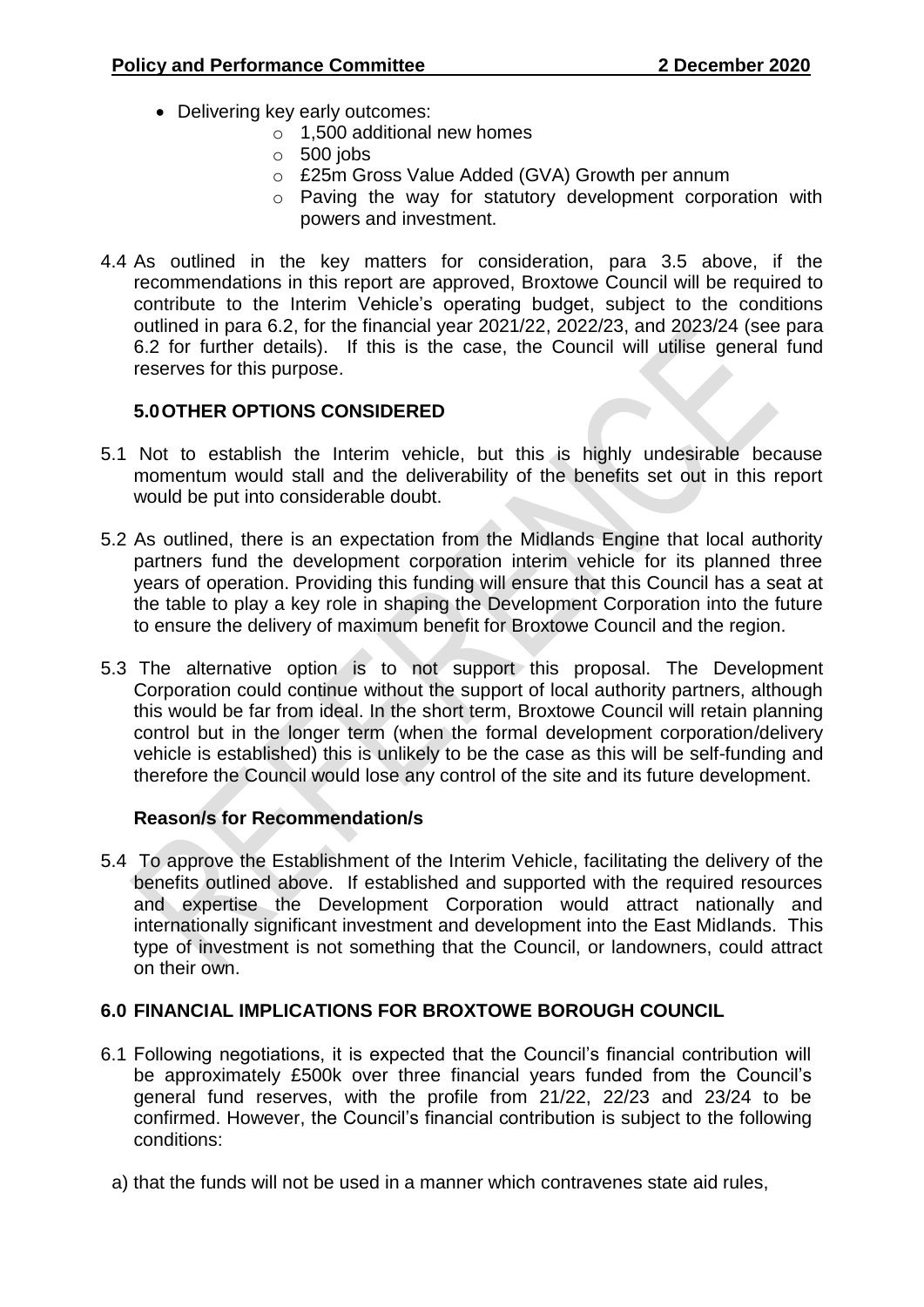- b) if the government decides not to financially contribute to the interim vehicle the Council, will reserve the right to review its financial commitment:
- c) If government policy changes so that the HS2 hub station does not come to Toton the Council, will reserve the right to review its position
- d) for consensus on a number of key points namely agreement by the council's representative on the board to the annual business plan; changes to the articles, the process for appointment of independent directors and the decision to move to a statutory development company.

### **7.0 LEGAL AND GOVERNANCE IMPLICATIONS**

#### 7.1 **Proposed Development Corporation**

- 7.2 The Midlands Engine has instructed Pinsent Masons to advise in relation to this matter. Pinsents have given detailed advice in relation to the various potential options for establishing a development corporation which has been reviewed by Browne Jacobson on behalf of the District/Borough Councils. Four key features were identified as needing to be satisfied for the development corporation:
	- To be locally led in order to better meet the needs of the local area. An Oversight Authority is proposed, potentially comprised of local authority membership to have oversight and control of various powers of the development corporation.
	- To have wide financial powers so as to be able to access a wide range of funding including private and public equity and debt finance, and grants and other investments. It is also proposed that the development corporation be given powers to become a community infrastructure levy charging authority.
	- To have two streams of planning powers. Firstly, plan making powers, and secondly operational and enforcement powers to include the ability to approve planning applications.
	- To be able to undertake delivery of projects and infrastructure, including the ability to determine planning applications and grant development orders. This will avoid multiple applications to separate local authorities where applications span more than one local authority area.
- 7.3 A number of existing forms of vehicles were considered with a view to meeting these requirements:
	- A simple joint venture considered to be inappropriate because it would not have the requisite power to progress this project with the complex make up of authorities and stakeholders involved.
	- A Locally Led New Town Development Corporation whilst this form of vehicle enjoys many of the powers identified for this project and is locally led, under existing legislation it would not have plan making or planning enforcement powers and it does not have the power to become a community infrastructure levy charging authority and so is limited in the funding streams it may be able to access.
	- An Urban Development Corporation there are many benefits to this form of vehicle, however the Secretary of State has the power to give binding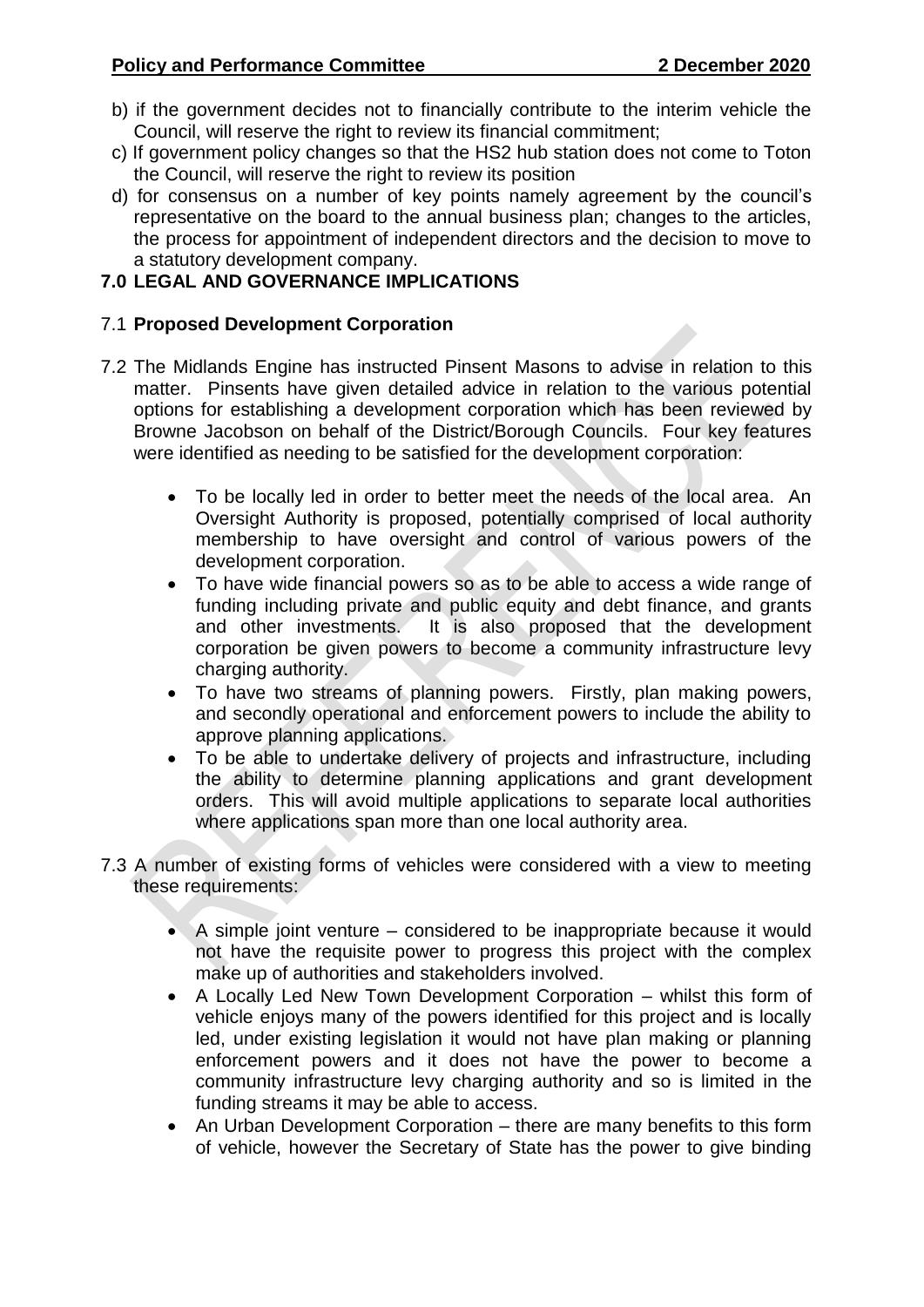directions with which the vehicle must comply and so it does not have the benefit of being truly locally led.

- A Development Consent Order these vehicles can have wider ranging powers but do have restrictions in terms of transport and economic development powers.
- 7.4 As none of the above existing vehicles are considered to meet all of the requirements of the proposed development corporation a new form of Locally Led Urban Development Corporation is proposed. This will require new primary legislation to be passed by Parliament. If legislated as suggested, then this new form of vehicle will offer the greatest benefits to the local authorities going forwards. However, at this stage the benefits are of course only hypothetical and represent a significant drawback to the proposed structure.

#### *Power to Establish the Development Corporation*

- 7.5 The power to establish the proposed form of development corporation will come through primary legislation, in a similar way to the current forms of Urban Development Corporation and Locally Led New Town Development Corporation. In both of those cases there is primary legislation in place which broadly provides a power to the Secretary of State to designate an area for the relevant purpose and to establish the relevant vehicle by way of an order of the Secretary of State. Such an order will provide certain powers to the vehicle established by the order, with the Secretary of State potentially being able to exclude powers. Depending on the nature of the vehicle proposed there are differences as to the process to be undertaken and also the nature of the order that may be made by the Secretary of State. In both cases Parliamentary approval of the order is required.
- 7.6 The proposal for the new form of development corporation follows a similar process. Primary legislation will be required in order to provide the Secretary of State with the power to designate an area and establish a development corporation by way of an order. Parliamentary approval of the proposed order will be required.
- 7.7 As such the Council will not take a formal decision to establish the proposed development corporation. This will be a matter for the Secretary of State with the approval of Parliament. The Secretary of State will however be required to consult in relation to the designation of an area and the making of an order to establish the development corporation. The Council will have the opportunity to respond to that consultation with a view to shaping the nature of the development corporation and the powers afforded to it. The Council may also make proposals directly to the Secretary of State in relation to the development corporation.
- 7.8 The possibility of the primary legislation itself establishing the development corporation without further steps being required by the Secretary of State is being explored. However, whether this is required will depend on how the primary legislation progresses.
- 7.9 Early involvement through the Interim Vehicle will be beneficial to the Council in helping it to shape the nature of the proposed development corporation, in particular with a view to ensuring a locally led position is established. The position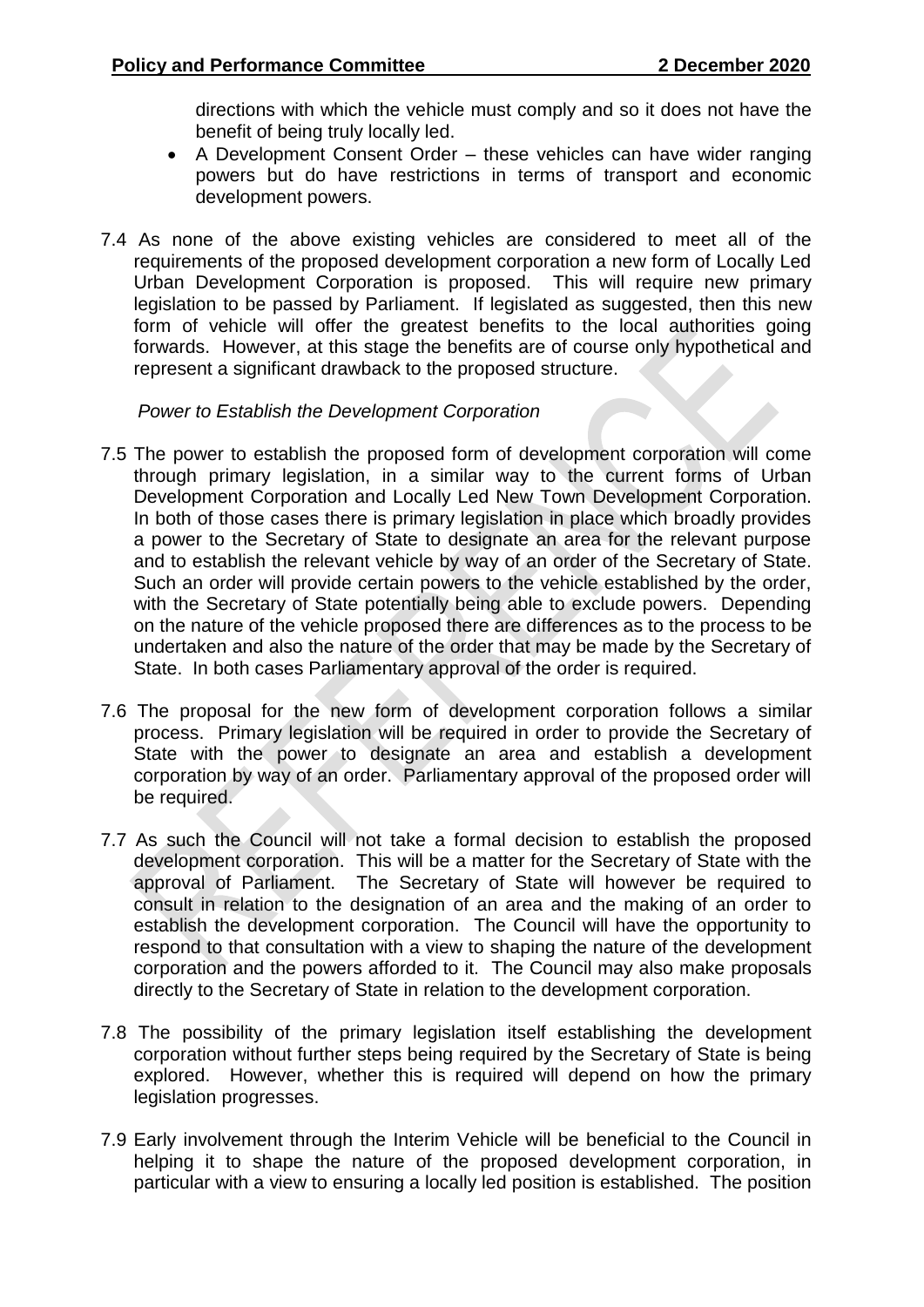that is established with the Interim Vehicle is likely to be reflected in the development corporation in due course.

 *Nature and Structure of the Development Corporation*

- 7.10 The powers of the proposed development corporation will depend on the nature of the primary legislation that is ultimately passed. Whilst at this stage this is uncertain, it is proposed that this form of development corporation will be able to take on powers in its area to include acting as:
	- Planning authority
	- Highways authority
	- Local transport authority
- 7.11 The Council's main role following establishment of the development corporation will be within the proposed Oversight Authority. The functions available to the Oversight Authority will be conferred by the legislation and the order creating the development corporation, but proposals include:
	- The ability to give directions to the development corporation.
	- The ability to appoint members of the development corporation.
	- A requirement to give consent or approval to the acquisition or disposal of land by the development corporation; and
	- A requirement to give consent in the event that the development corporation seeks to have additional powers conferred on it by a subsequent order.
- 7.12 Again the benefits of the Council being involved in the Interim Vehicle is that the position that is established is likely to be reflected in the development corporation in due course, and this provides the Council with the ability to influence the nature of the future development corporation.

### *Legal Implications for the Council of the Proposed Development Corporation*

- 7.13 The key legal implication for the Council of the proposed development corporation is that to the extent that any powers in respect of a particular area are afforded to the development corporation, the Council will no longer be able to exercise such powers. As such the Council will lose a degree of control over those matters, the functions in respect of which are then to be exercised by the development corporation.
- 7.14 The potential for the legislation to include an ability for powers of the development corporation to be "switched on and off" is being explored. For example, certain powers may be afforded to the development corporation for certain phases of development, and otherwise revert to the Council. Again, this is only a proposal at this stage and what is ultimately the position will depend on the nature of the proposed primary legislation.

### 7.15 **The Interim Position**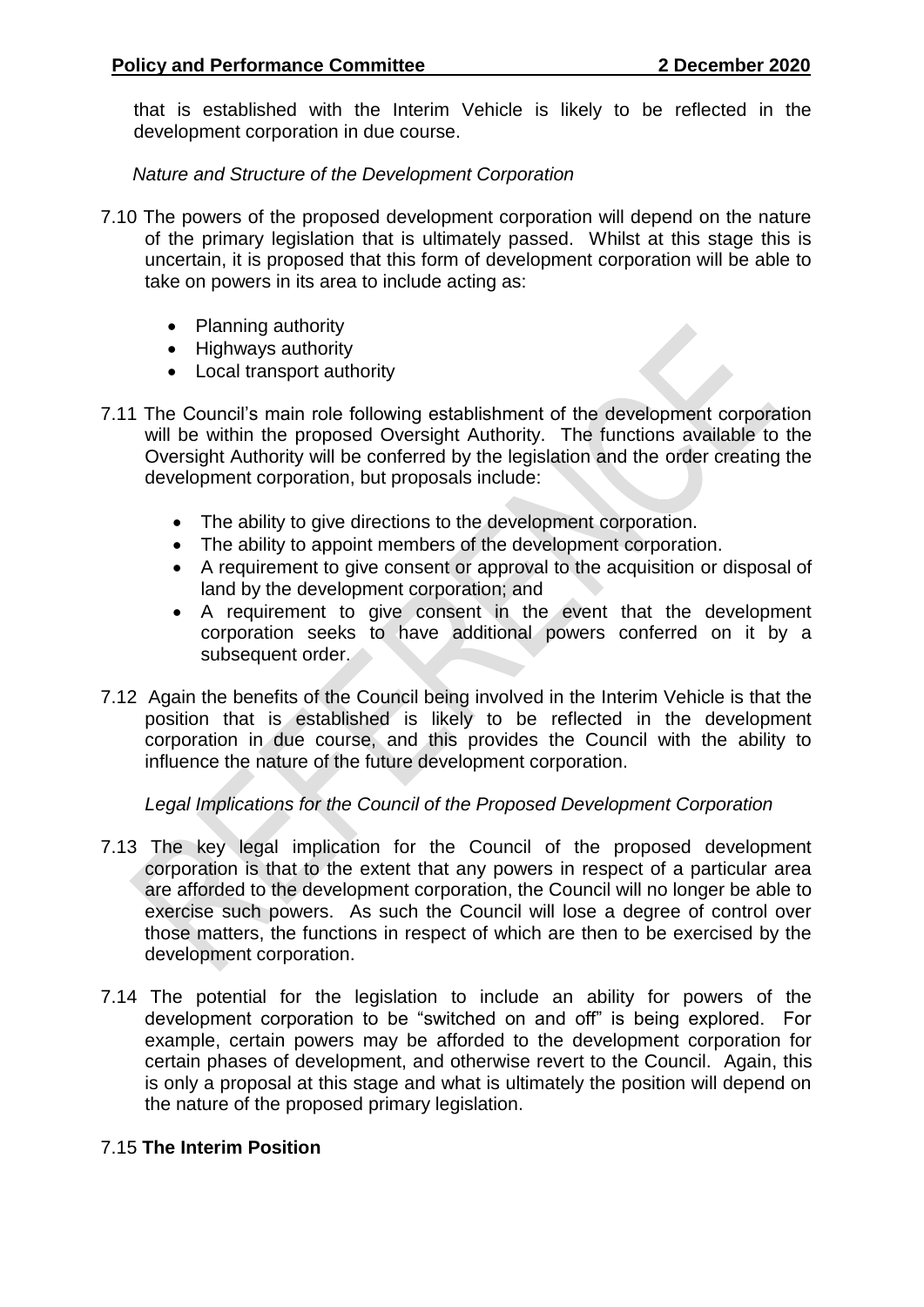*Power to Join the Interim Vehicle*

- 7.16 In the interim it is proposed that an Interim Vehicle be established as set out in this report. This Interim Vehicle is proposed to be in the form of a company limited by guarantee. The Council's power to join a company limited by guarantee comes from the general power of competence in Section 1 of the Localism Act 2011 ("the 2011 Act"). This gives the Council the power to do anything that an individual might do. The power is restricted by Section 4 of the 2011 Act which requires that a thing done for a commercial purpose must not be something that the Council is required to do by statute, and must be something that the Council may also do for a non-commercial purpose. Pursuant to Section 4, when doing something for a commercial purpose the Council must do this through a company, which includes a company limited by guarantee.
- 7.17 Development and regeneration areas have regularly utilised the general power of competence, and the Council may do so in the current matter.

*Nature and Structure of the Interim Vehicle*

- 7.18 As stated above, the Interim Vehicle will take the form of a company limited by guarantee. This means that the company will have no share capital, and the local authorities will be the guarantee holders and therefore the 'members' of the company.
- 7.19 Guarantees cannot be sold in the same way that shares can, therefore if a local authority wishes to leave the company, they would hand their guarantee back and leave. They could not pass their guarantee on to another body or organisation. The local authorities may leave the company at any time by giving 12 months' notice to the other authorities that they wish to leave.
- 7.20 While guarantee holders, the local authorities can exercise their control over the company in two key ways:
	- Each local authority can appoint a director to the board, who will have a say in the day to day running of the company; and
		- As members, the local authorities together can take direction on the 'Consent Matters' set out in Schedule 1 to the draft Members Agreement.
- 7.21 At present, the following key provisions of the draft Members Agreement are awaiting finalisation by agreement between the local authorities:
	- The division between Tier 1 and Tier 2 Consent Matters.<br>- Whether funding will be provided as a grant or loan
	- Whether funding will be provided as a grant or loan.

#### *Legal Implications for the Council joining the Interim Vehicle*

7.22 By joining the Interim Vehicle the Council will not delegate any of its statutory powers to the Interim Vehicle. The Council will retain control of these powers and any planning decisions will revert to each Council to be taken. The Council will not be bound by the considerations of the Interim Vehicle in exercising those powers.

### **8.0 PLANNING IMPLICATIONS**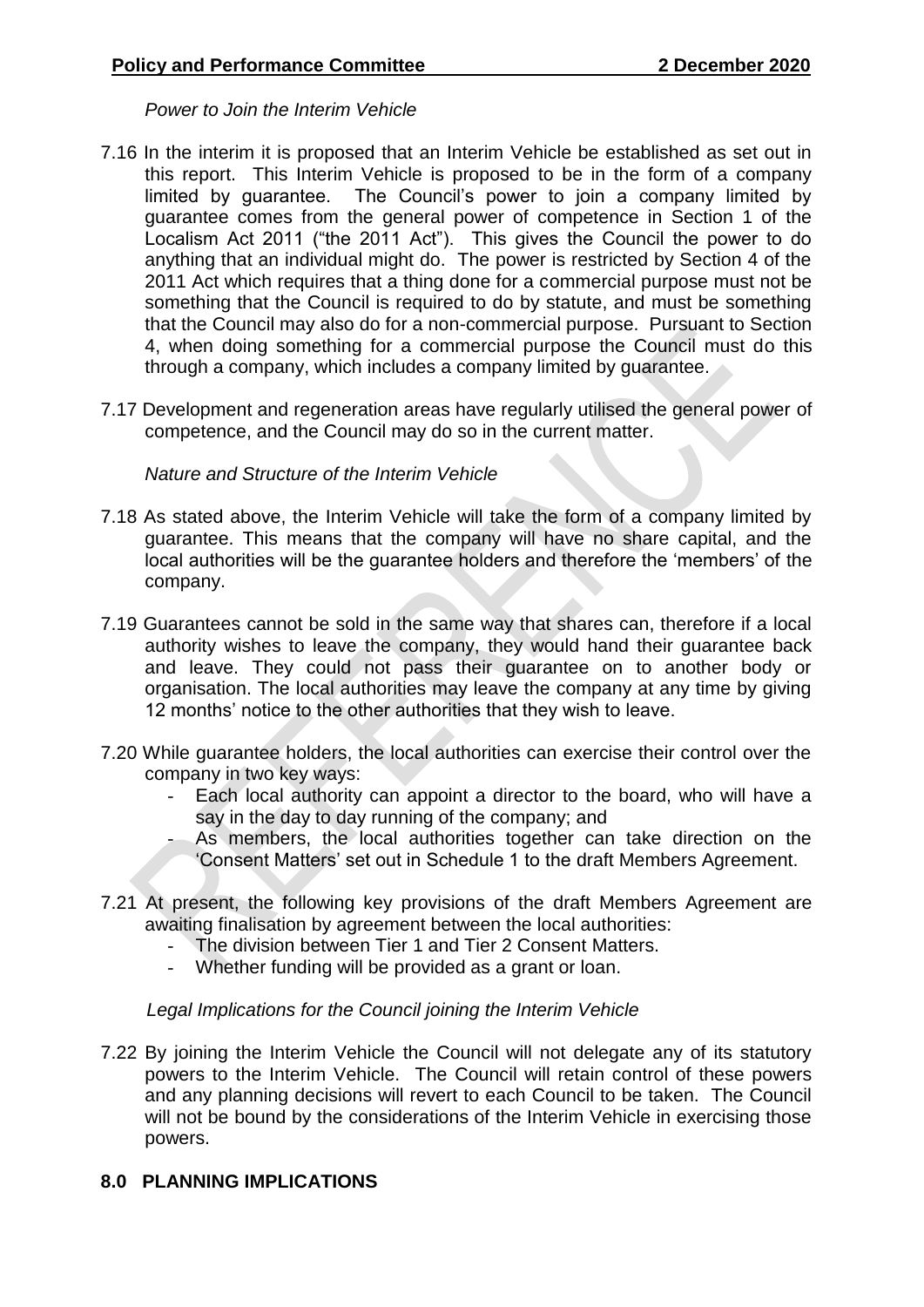- 8.1 In advance of the statutory development corporation, it is anticipated that the Interim Vehicle would work with respective local authority partners to develop masterplans and supportive policy frameworks for the sites.
- 8.2 The five councils who will be the members of the Interim Vehicle will support it either individually or together through the following means:
	- Planning policy expertise and related information associated with the three areas.
	- Engage in site master-planning and ensure consistency with Local Plan review processes.
	- Consult with the Interim Vehicle and engage their planning teams on land use and transport planning policies being developed as part of the current reviews of local plans and strategies.
	- Consult with the Interim Vehicle and engage their planning teams on planning applications and other development management decisions relating to the development of the sites.
- 8.3 At this stage the broad principles for the statutory development corporation would likely mean:
	- Planning powers will only be sought for land within the proposed development corporation area. The range of powers may include, as examples, plan-making; development management and associated revenue raising (e.g. CIL and s106) and compulsory purchase powers. Should any planning powers be provided to the development corporation, consideration will be given to how they will interact with the powers held by the surrounding planning authorities in respect of both how the powers are expressed and how they will be exercised.
	- The requirements under the duty to co-operate will apply between the development corporation and local authorities, should the development corporation obtain plan making powers.
	- Community engagement and consultation will be enshrined from the outset through the preparation of a statement of community involvement (SCI) and with a statutory consultation process envisaged.
	- Planning fee income, which operates on a cost recovery basis only, will be paid to the development corporation for planning applications within its boundary.
	- The partners will seek to ensure that the constituent local authorities will have an important role as statutory consultees for planning applications (and policy through the duty to co-operate and the SCI), which would ordinarily fall within their respective administrative areas.
	- The development corporation will act as the s.106 and/or CIL authority for associated infrastructure and where appropriate this may include the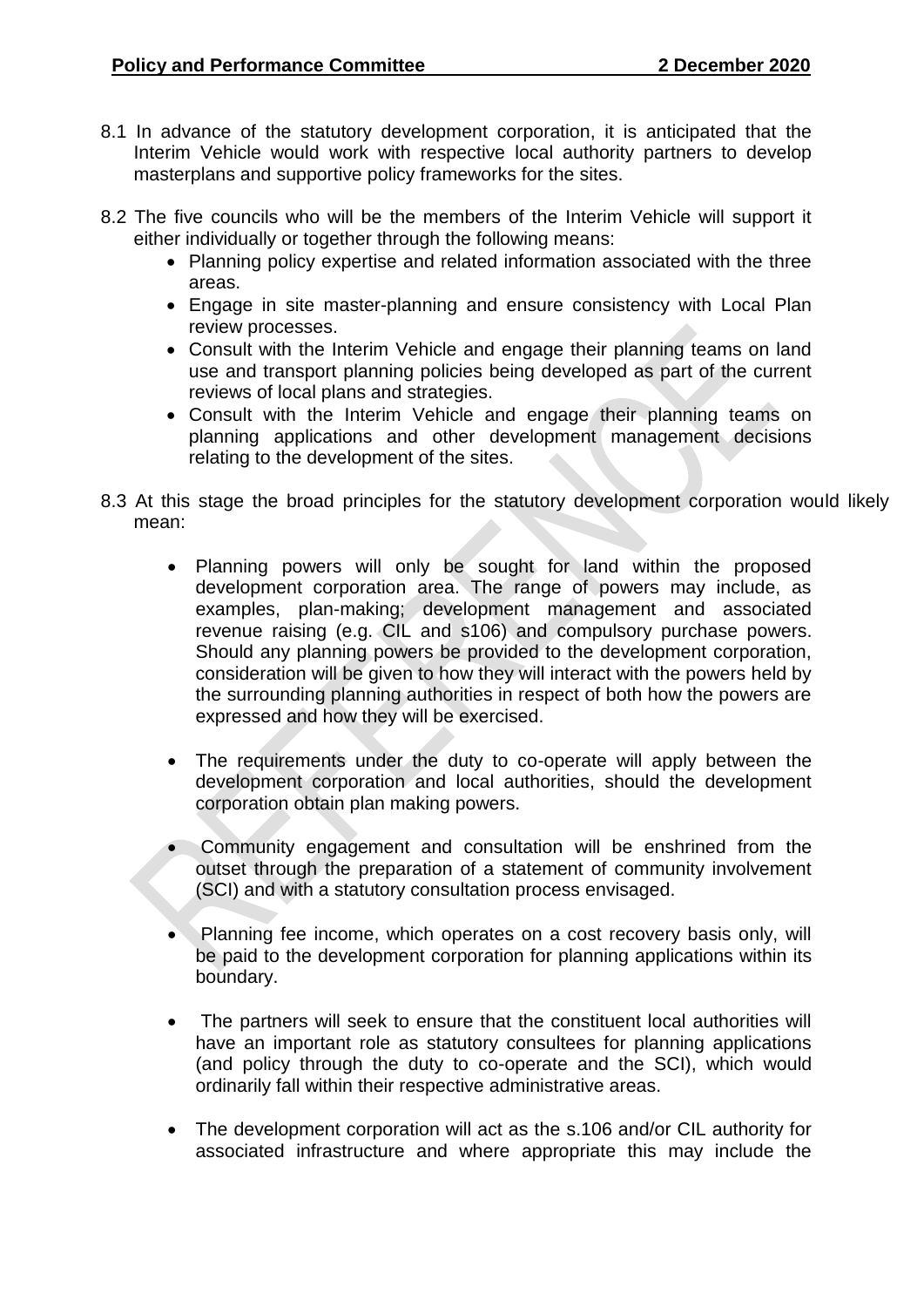development corporation requiring developers to make contributions to strategic infrastructure outside of the development corporation's area.

- Potential implications from the Planning White Paper 'Planning for the Future' are currently unknown. Whilst Toton is referred to explicitly in the White Paper, the wider implications for plan making, infrastructure contributions and determining planning applications may impact the powers of a future Development Corporation.
- 8.4 The Part 1 (Aligned Core Strategy) and Part 2 Local Plans remain the relevant development plans when the Interim Vehicle is formed. The Broxtowe Part 2 Local Plan included Toton and Chetwynd Barracks as significant housing allocations and Toton is identified as a Strategic Location for Growth. The ambitions of the Interim Vehicle and any future Development Corporation should align with the Council's adopted development plans. However, growth levels beyond 2028 (the Part 2 Local Plan period) is subject to assessment as part of the Aligned Core Strategy Review. A Toton and Chetwynd Strategic Masterplan is currently being prepared in partnership with Nottinghamshire County Council and will form a Supplementary Planning Document. This also aligns with the growth ambitions for the area. This document must be approved by Broxtowe's Jobs and Economy Committee and will then be used to assess future planning decisions.

#### **9.0RISK SUMMARY**

- 9.1 At this stage there is limited legal risk in deciding to become a guarantee holder of the Interim Vehicle because there are no overly onerous obligations within the documentation, there is no obligation to contribute a specific amount of money and Broxtowe Council is able to leave the Interim Vehicle by giving notice.
- 9.2 Not appointing a non-independent director at this interim stage risks not being involved in the Consent Matter decisions and the long term Project.
- 9.3 The Council will retain its statutory powers, including planning powers. It is not until the development corporation is formally established following the passing of relevant primary legislation and an order having been made by the Secretary of State that the development corporation will be afforded any statutory powers. The extent of the powers afforded to the development corporation will depend on the nature of the primary legislation passed and also the Order made by the Secretary of State. Early involvement in the Interim Vehicle may assist the Council in shaping the nature of the development corporation. The loss of powers on the part of the Council can be mitigated by the extent to which the Oversight Authority retains power over any matters. This is likely to be influenced by the balance that can be struck in the interim period.
- 9.4 Depending on the exact nature of the final form of development corporation in the primary legislation, the Council may lose financial income from Section 106 contributions, community infrastructure levy payments and business rates. This however will only impact at the point of the development corporation being established and not the Interim Vehicle, and it is preferable for the Council to be